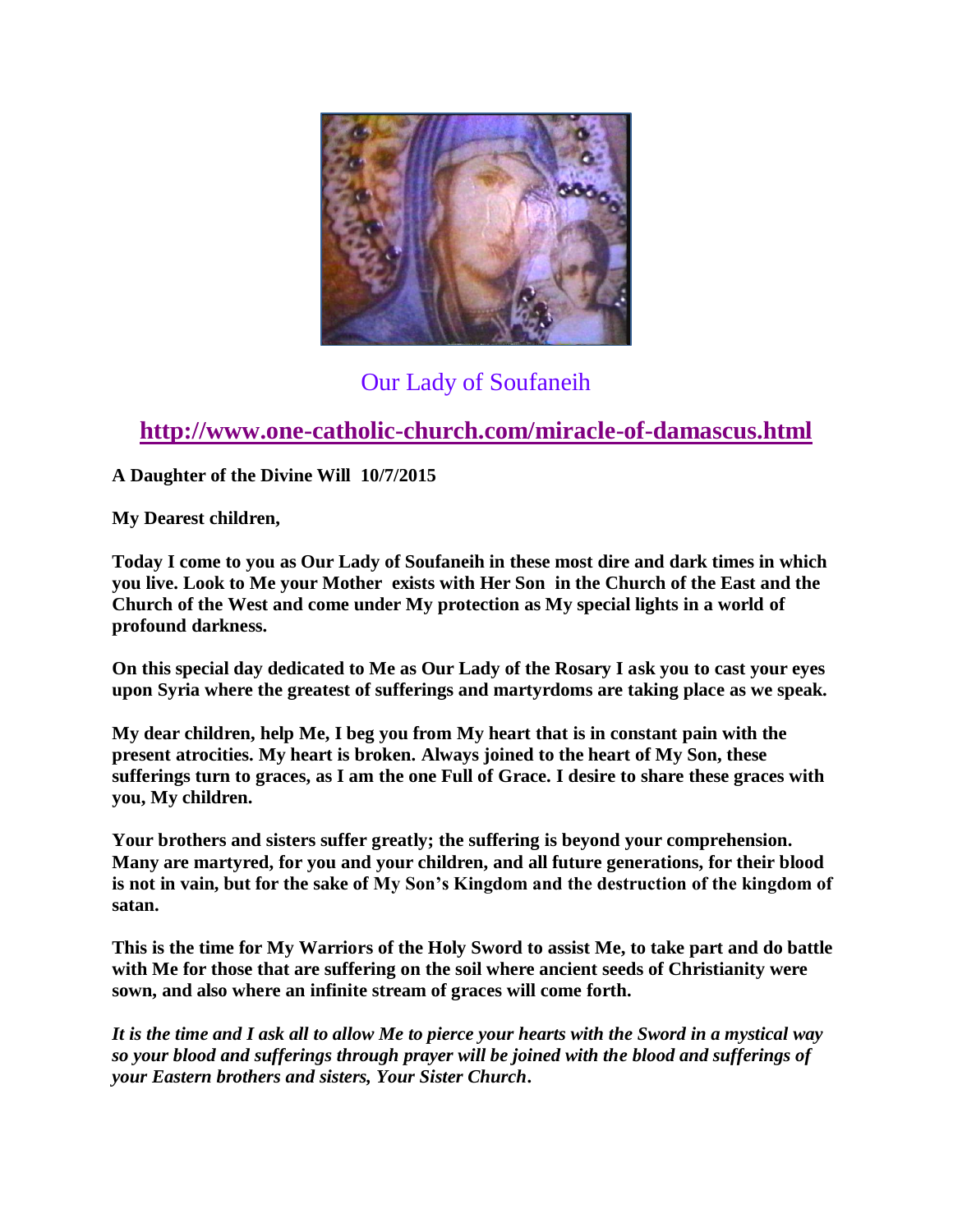**My Little Warriors your prayers for my children will pierce the heavens hastening the Kingdom of God like a sweet perfume before the throne of God as I carry them in My mantle. Only in this way will the Will of the Eternal Father be accomplished, through suffering and prayer, offering oneself to God mitigating the atrocities and bringing those who suffer closer to Christ My Son, and begging for Mercy and conversion for those in serious sin, especially at the moment of death.** 

**My little Warriors I ask you for seven days to join with your Mother in prayer reciting the following prayers. Please join your Mother. Know I stand beside you and you are not alone, ever. Thank you my dear ones for your prayers and taking the time to read this request. Place these words in your heart and ponder what I am asking of you.**

**Mary, Mother of All Graces**

**(the articles below can be found on www.spiritdaily.com)** [Women Are Committing Suicide 'by the Hundreds' to Escape ISIS' Sex Slavery](http://www.christianpost.com/news/women-are-committing-suicide-by-the-hundreds-to-escape-isis-sex-slavery-146990/) [BREAKING NEWS: 11 Syrian Missionaries Beheaded, Crucified For Faith In Christ |](http://www.bosnewslife.com/35773-breaking-news-11-syrian-missionaries-beheaded-crucified-for-faith-in-christ)  BosNewsLife – [Christian News Agency](http://www.bosnewslife.com/35773-breaking-news-11-syrian-missionaries-beheaded-crucified-for-faith-in-christ)

### **The Nicene Creed**

I believe in one God, the Father almighty, maker of heaven and earth, of all things visible and invisible. I believe in one Lord Jesus Christ, the Only Begotten Son of God, born of the Father before all ages. God from God, Light from Light, true God from true God, begotten, not made, consubstantial with the Father; through him all things were made. For us men and for our salvation he came down from heaven, and by the Holy Spirit was incarnate of the Virgin Mary, and became man. For our sake he was crucified under Pontius Pilate, he suffered death and was buried, and rose again on the third day in accordance with the Scriptures. He ascended into heaven and is seated at the right hand of the Father. He will come again in glory to judge the living and the dead and his kingdom will have no end.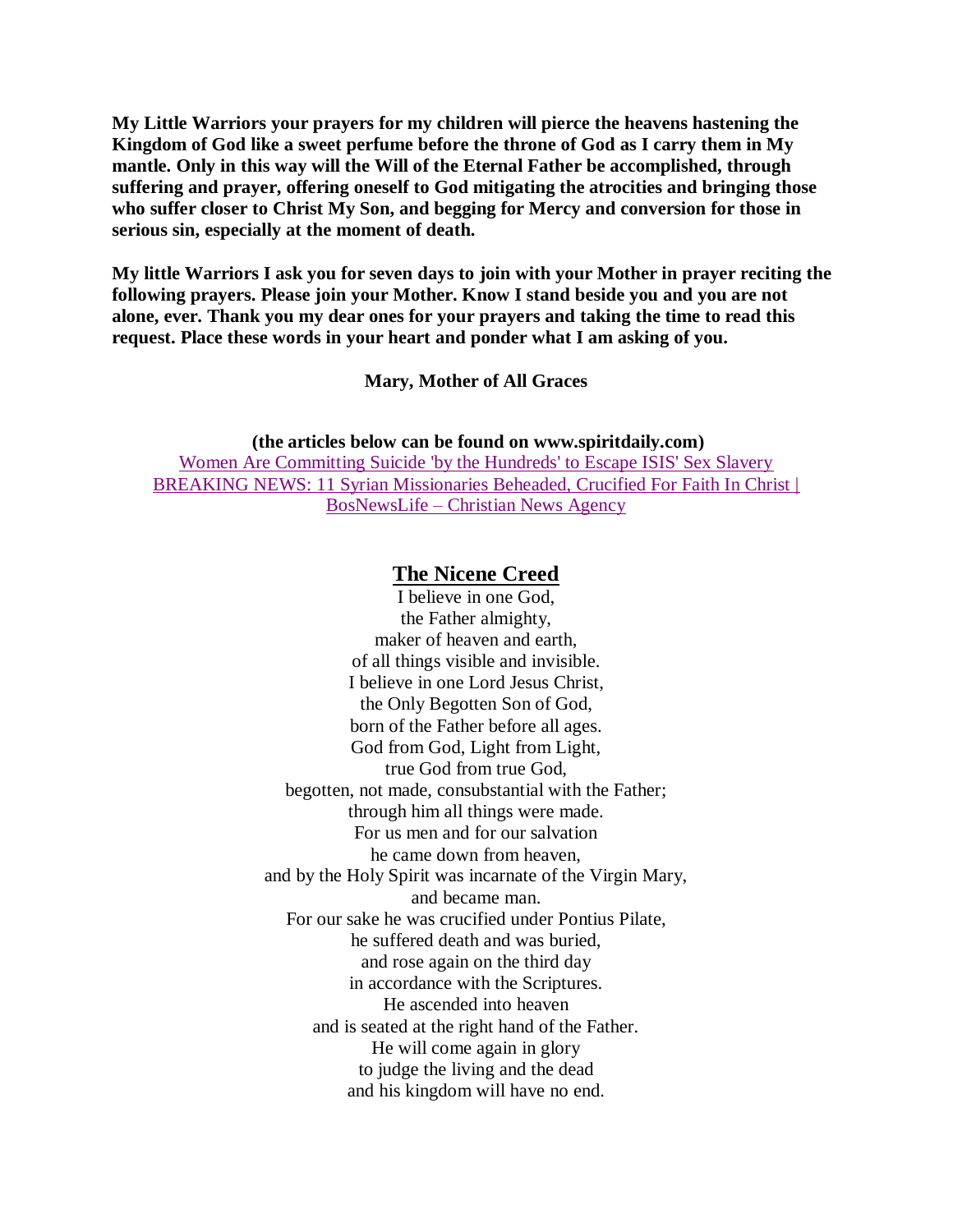I believe in the Holy Spirit, the Lord, the giver of life, who proceeds from the Father and the Son, who with the Father and the Son is adored and glorified, who has spoken through the prophets. I believe in one, holy, catholic and apostolic Church. I confess one Baptism for the forgiveness of sins and I look forward to the resurrection of the dead and the life of the world to come. Amen.

**~ ~ ~**

**Litany of the Most Precious Blood** of Jesus



Lord, have mercy. *Lord have mercy* Lord, have mercy. *Lord have mercy*

God, the Father of Heaven, *Have mercy on us* God, the Son, Redeemer of the world, *Have mercy on us* God, the Holy Spirit, *Have mercy on us* Holy Trinity, One God, *Have mercy on us*

| Blood of Christ, only-begotten Son of the Eternal Father,    | Save us |
|--------------------------------------------------------------|---------|
| Blood of Christ, Incarnate Word of God,                      | Save us |
| Blood of Christ, of the New and Eternal Testament,           | Save us |
| Blood of Christ, falling upon the earth in the Agony,        | Save us |
| Blood of Christ, shed profusely in the Scourging,            | Save us |
| Blood of Christ, flowing forth in the Crowning with Thorns,  | Save us |
| Blood of Christ, poured out on the Cross,                    | Save us |
| Blood of Christ, price of our salvation,                     | Save us |
| Blood of Christ, without which there is no forgiveness.      | Save us |
| Blood of Christ, Eucharistic drink and refreshment of souls, | Save us |
| Blood of Christ, stream of mercy,                            | Save us |
| Blood of Christ, victor over demons,                         | Save us |
| Blood of Christ, courage of Martyrs,                         | Save us |
| Blood of Christ, strength of Confessors,                     | Save us |
| Blood of Christ, bringing forth Virgins,                     | Save us |
| Blood of Christ, help of those in peril,                     | Save us |
| Blood of Christ, relief of the burdened,                     | Save us |

Christ, have mercy. *Christ have mercy on us*

Jesus, hear us. *Jesus*, *graciously hear us*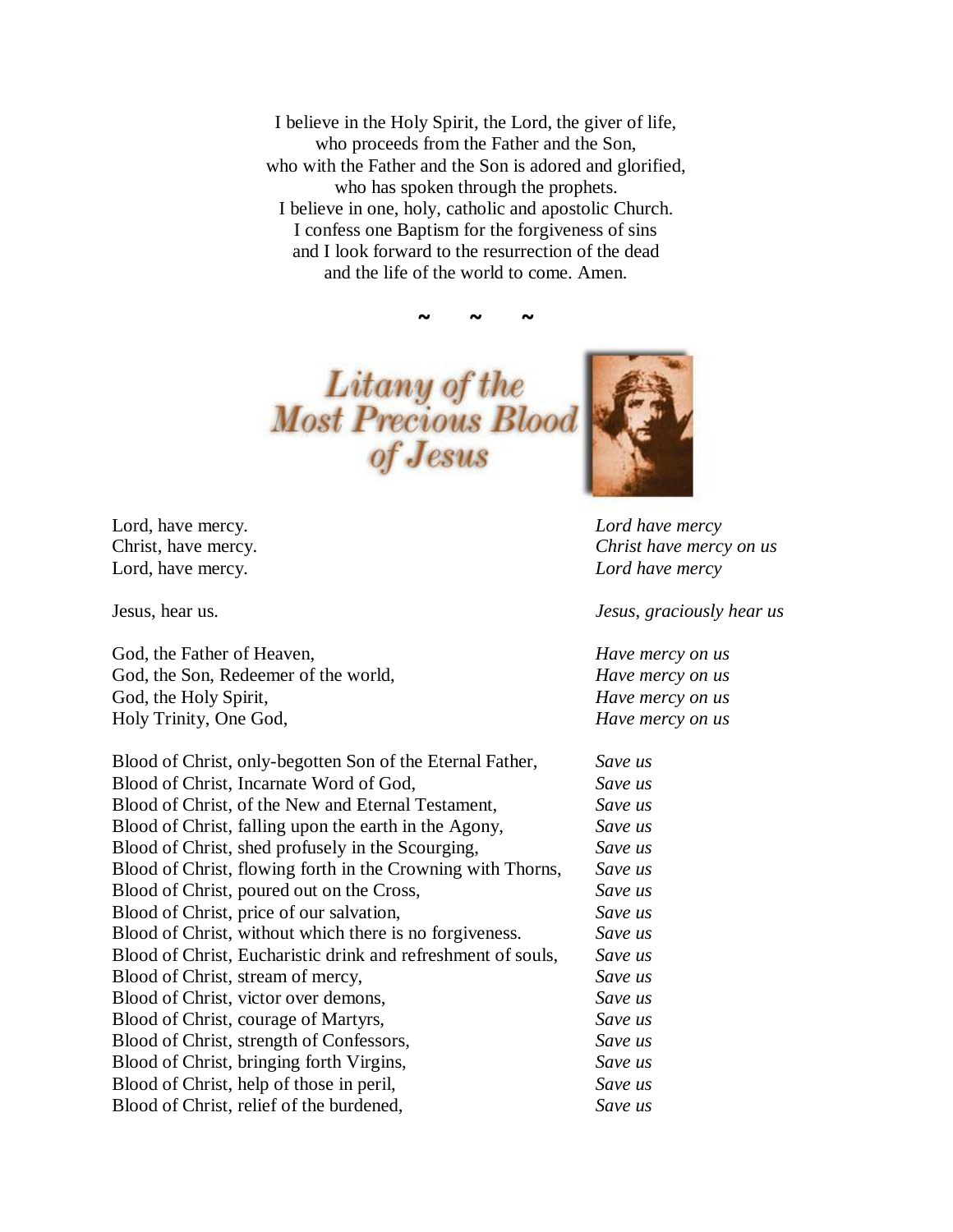| Blood of Christ, solace in sorrow,                   | Save us |
|------------------------------------------------------|---------|
| Blood of Christ, hope of the penitent,               | Save us |
| Blood of Christ, consolation of the dying,           | Save us |
| Blood of Christ, peace and tenderness of hearts,     | Save us |
| Blood of Christ, pledge of eternal life,             | Save us |
| Blood of Christ, freeing souls from purgatory,       | Save us |
| Blood of Christ, most worthy of all glory and honor, | Save us |
|                                                      |         |
|                                                      |         |

Lamb of God, who take away the sins of the world. *Spare us*, *O Lord* Lamb of God, who take away the sins of the world, *Graciously hear us, O Lord* Lamb of God, who take away the sins of the world, *Have mercy on us, O Lord* You have redeemed us, O Lord, in your Blood. *And made us, for our God, a*

*Kingdom*

Let us pray, --- Almighty and eternal God, you have appointed your only-begotten Son the Redeemer of the world, and willed to be appeased by his Blood. Grant we beg of you, that we may worthily adore this price of our salvation, and through its power be safeguarded from the evils of the present life, so that we may rejoice in its fruits forever in heaven. Through the same

Christ our Lord. *Amen.*

**~ ~ ~**

### *The Chaplet of The Divine Mercy How to Recite the Chaplet*

*The Chaplet of Mercy is recited using ordinary rosary beads of five decades. The Chaplet is preceded by two opening prayers from the Diary of Saint Faustina and followed by a closing prayer.*



*1. Make the Sign of the Cross In the name of the Father, and of the Son, and of the Holy Spirit. Amen.*